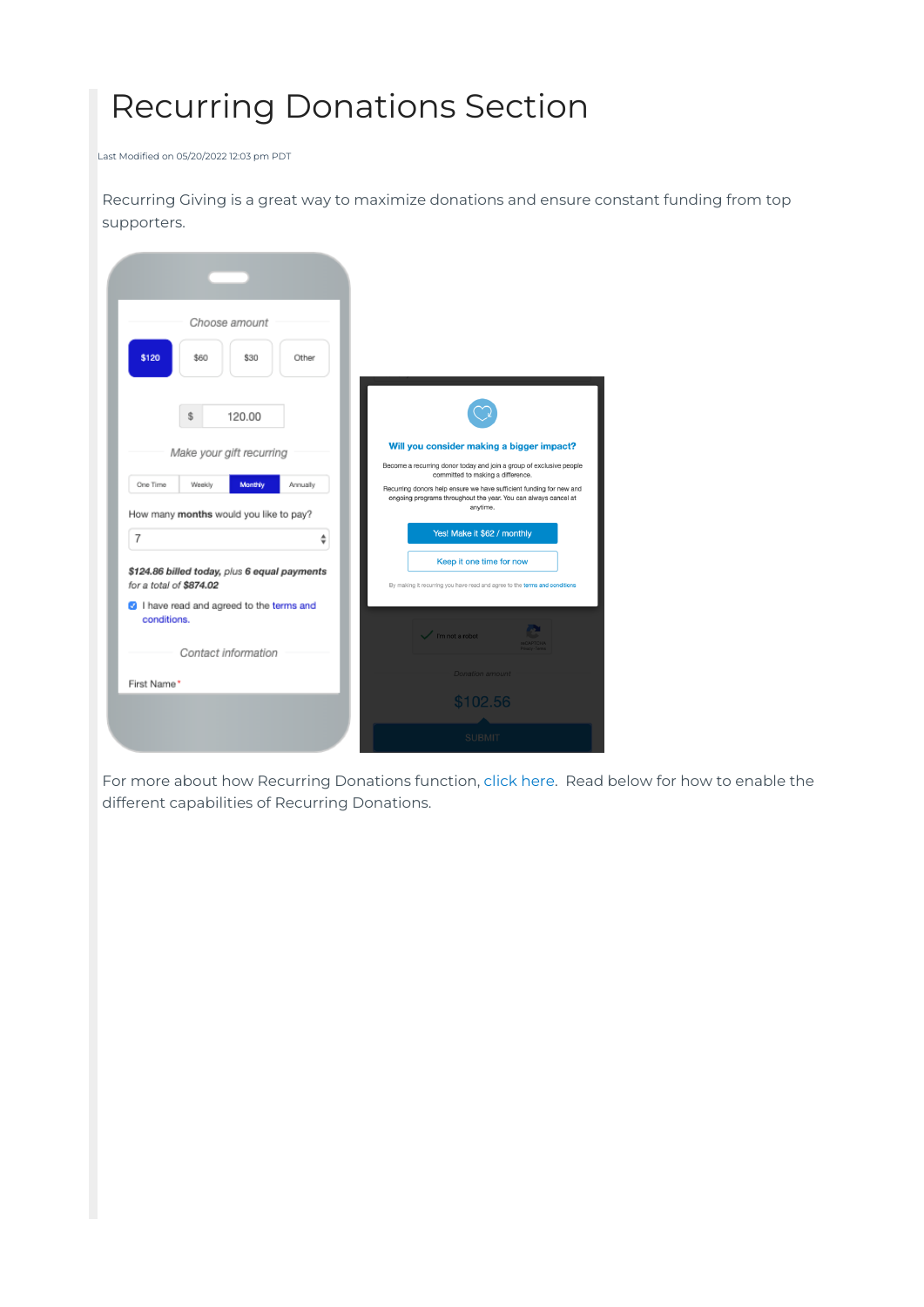| <b>Recurring Donations</b>               |                                     |         |           |          |                          |
|------------------------------------------|-------------------------------------|---------|-----------|----------|--------------------------|
| <b>Section Heading</b>                   |                                     |         |           |          |                          |
| Make your gift recurring                 |                                     |         |           |          |                          |
| <b>Accept Recurring Payments</b>         |                                     |         |           |          | Enable                   |
| Set Recurring Payment Type               |                                     |         |           |          |                          |
| O Ongoing<br>e.g. \$100 / monthly        |                                     |         |           |          |                          |
| ◯ Fixed Term                             | e.g. \$100 / monthly for 12 months  |         |           |          |                          |
| ◯ Pay Over Time                          | e.g. \$100 / 4 installments of \$25 |         |           |          |                          |
| Frequency                                |                                     |         |           |          |                          |
| One Time                                 | Weekly                              | Monthly | Quarterly | Annually |                          |
| Select up to 4                           |                                     |         |           |          |                          |
| <b>Default Frequency</b>                 |                                     |         |           |          |                          |
| One Time                                 |                                     |         |           | ▼        |                          |
| <b>Encourage Recurring Donations</b>     |                                     |         |           |          | Disable                  |
| Prompt donors to become recurring donors |                                     |         |           |          | $\overline{\mathscr{L}}$ |
|                                          |                                     |         |           |          |                          |
|                                          |                                     |         |           |          |                          |

#### Section Heading

The Section Heading can be changed or left blank if you do not want a section break to show.

#### Accept Recurring Payments

If you wish to not use Recurring Donations on your form you can use the Enable/Disable switch to turn off Recurring Donations completely.

In general, it is recommended to have Recurring Donations enabled. Those donors who do choose to set up a recurring donation do tend to give more than those who don't.

## Set Recurring Payment Type

Ongoing: This is the typical and default form of Recurring Giving. It does not have an "end date." So it is designed for a general recurring donation, such as a weekly, monthly, quarterly or annual gift.

When you select to make your gift recurring (with any of the Payment Types), it will provide a link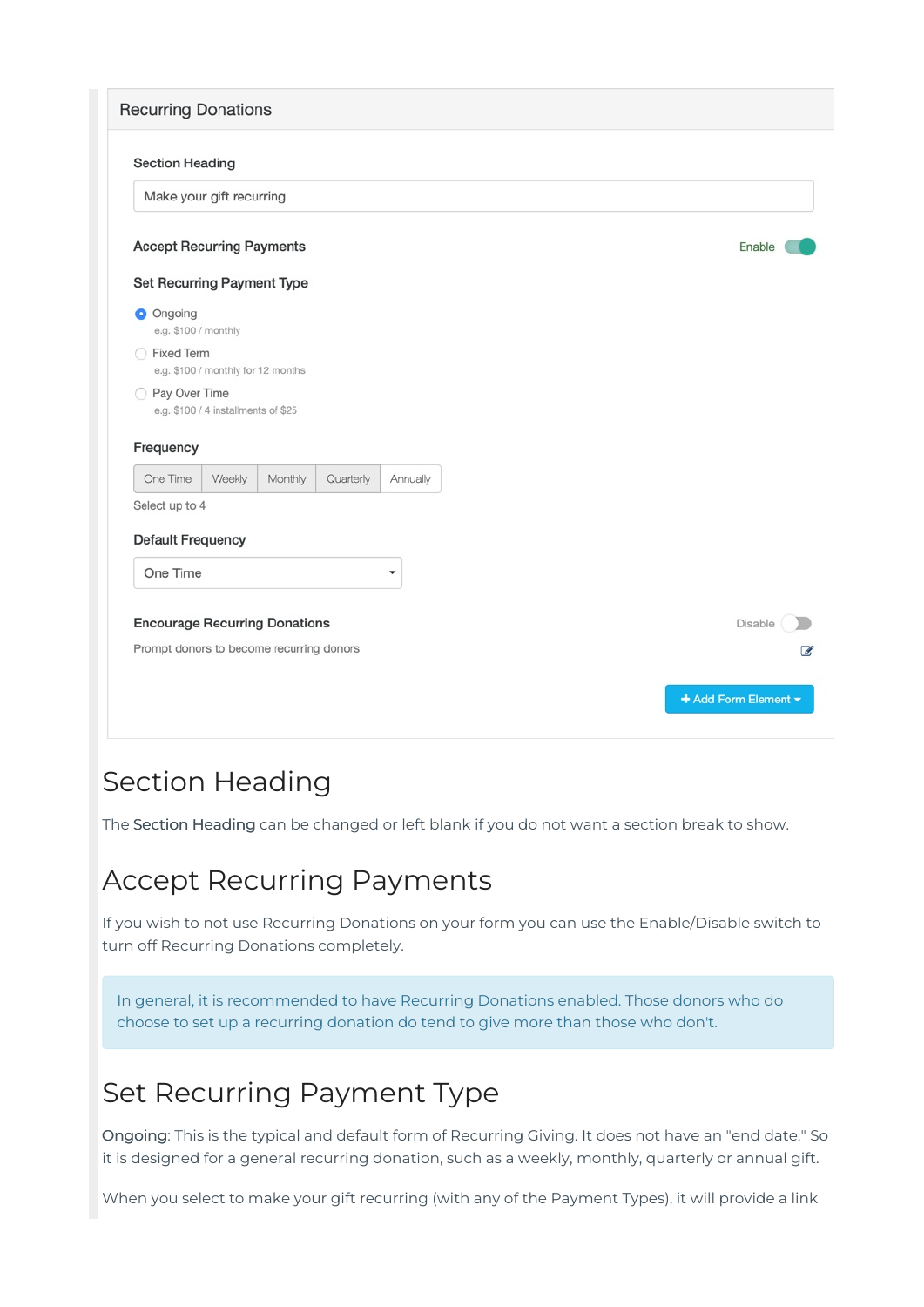to the Recurring Gift Terms and [Conditions](https://www.mobilecause.com/recurring-terms/) that you can review.

|                                                        |                          | Np.org<br>Choose amount |          |
|--------------------------------------------------------|--------------------------|-------------------------|----------|
| \$120                                                  | \$60                     | \$30                    | Other    |
|                                                        | \$                       | 120.00                  |          |
|                                                        | Make your gift recurring |                         |          |
| One Time                                               | Weekly                   | Monthly                 | Annually |
| I have read and agreed to the terms and<br>conditions. |                          |                         |          |
|                                                        | Contact information      |                         |          |
| First Name*                                            |                          |                         |          |
| Eiget Magaz                                            |                          |                         | 冚        |
|                                                        |                          |                         |          |
|                                                        |                          |                         |          |

Fixed Term: This puts an expiry date on the gifts. Such as wanting to donate \$50 per month, for the next 12 months and then you as the donor are done with this recurring gift and would need to set up a new gift to continue giving.

When you choose Fixed Term, it will allow you to choose the maximum number of payment choices for your donor, from 2 to 36.

| <b>Fixed Term</b><br>e.g. \$100 / monthly for 12 months |
|---------------------------------------------------------|
| Pay Over Time<br>e.g. \$100 / 4 installments of \$25    |
| Set Max Number of Allowed Payments                      |
|                                                         |

|         |  | uarterly |
|---------|--|----------|
|         |  |          |
| 3456789 |  |          |
|         |  |          |
| 10      |  |          |
| 11      |  |          |
| 12      |  |          |
|         |  |          |
|         |  |          |

When a donor selects the Recurring Donation Frequency and then chooses how many of that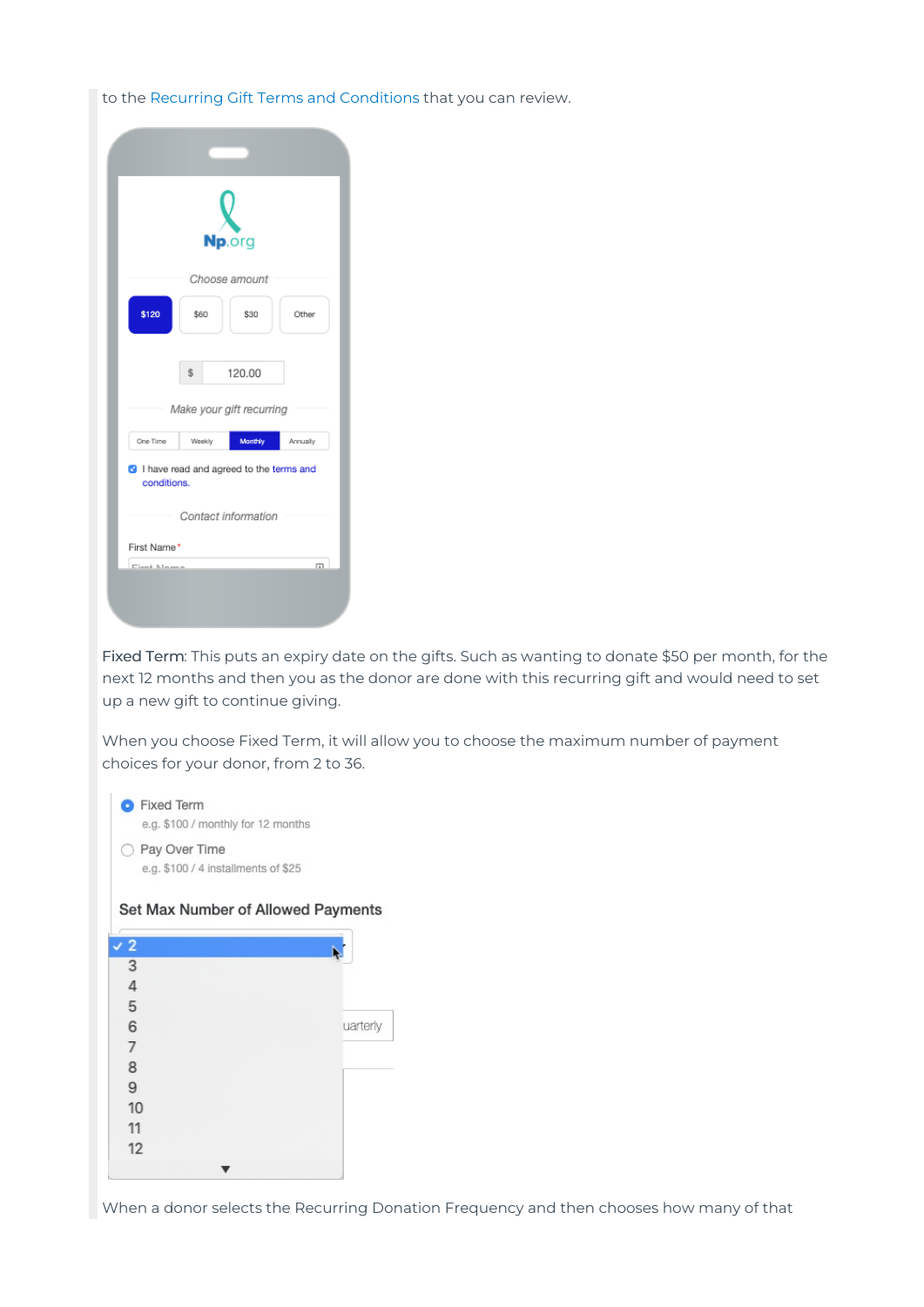frequency they wish to give (example: They choose a "Monthly" recurring donation and can choose how many months to give), the form will show the current donation amount (including processing fees if applicable) and advise the donor that they are agreeing to the additional payments with a total amount shown.

|                         | Choose amount                                                                           |          |
|-------------------------|-----------------------------------------------------------------------------------------|----------|
| \$120                   | \$60<br>\$30                                                                            | Other    |
|                         | \$<br>120.00                                                                            |          |
|                         | Make your gift recurring                                                                |          |
| One Time                | Monthly<br>Weekly                                                                       | Annually |
|                         |                                                                                         |          |
| 8                       | How many months would you like to pay?                                                  |          |
| for a total of \$998.88 | \$124.86 billed today, plus 7 equal payments<br>I have read and agreed to the terms and |          |
| conditions.             | Contact information                                                                     |          |

Pay Over Time: This allows you to pay your donation in installments. You, as the donor, may want to give a total, but prefer to give that total amount in smaller amounts over time. (For example, you want to give \$120, but maybe you can only afford to give \$10 per month, so you can give over <sup>12</sup> months)

#### ○ Fixed Term e.g. \$100 / monthly for 12 months **O** Pay Over Time

e.g. \$100 / 4 installments of \$25

#### Set Max Number of Allowed Payments

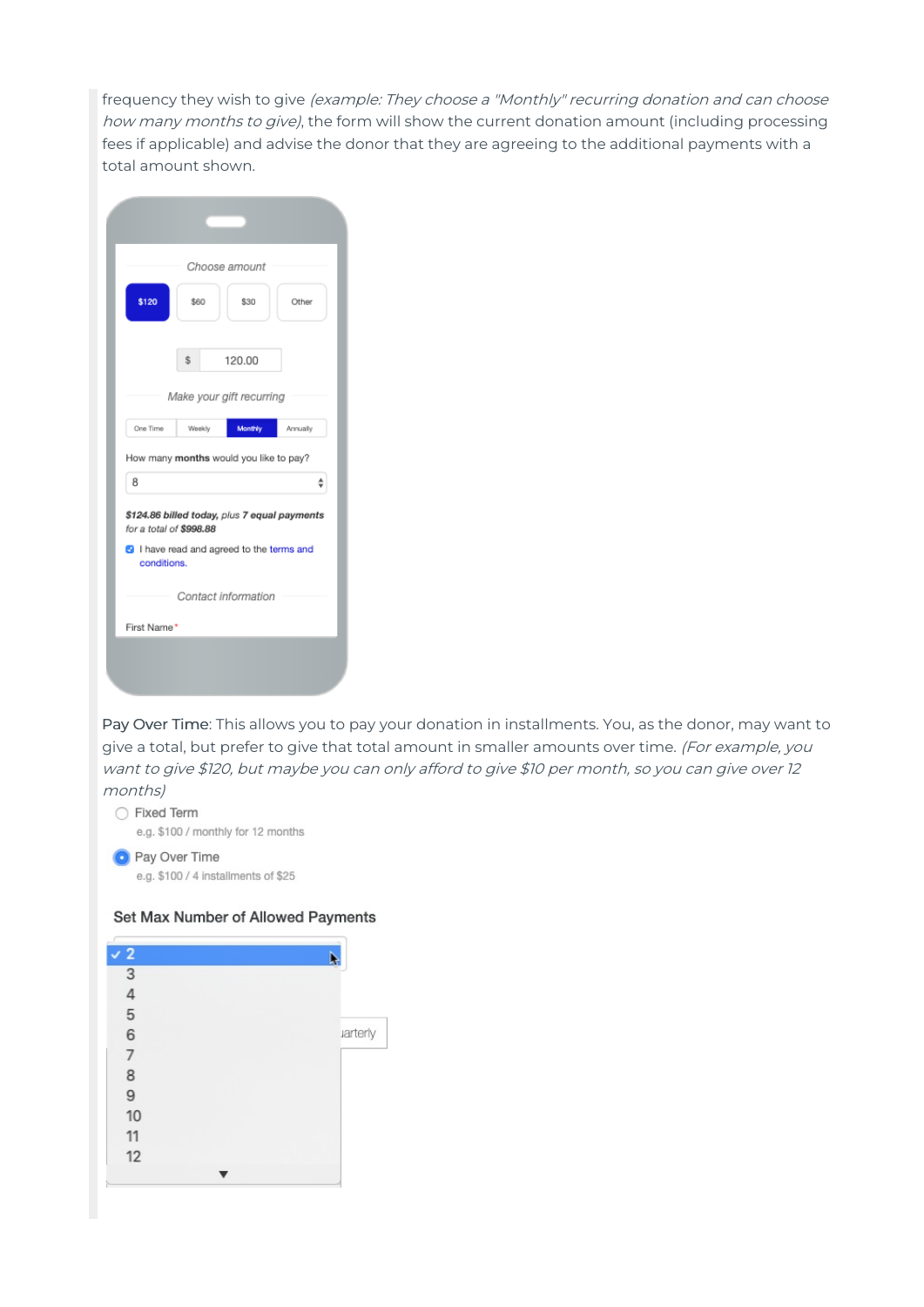When a donor selects a donation amount, then the Recurring Donation Frequency, they then choose how many of that frequency they wish to break up the donation amount into (example: They choose <sup>a</sup> "Monthly" recurring donation and can choose how many months to settle that amount), the form will show the current donation amount as a fraction of the total gift (including processing fees if applicable) and advise the donor that they are agreeing to the additional payments with the total amount shown.

|                                        |        | Choose amount                                                                         |          |
|----------------------------------------|--------|---------------------------------------------------------------------------------------|----------|
| \$120                                  | \$60   | \$30                                                                                  | Other    |
|                                        | \$     | 120.00                                                                                |          |
|                                        |        | Make your gift recurring                                                              |          |
|                                        |        |                                                                                       |          |
| One Time                               | Weekly | Monthly                                                                               | Annually |
| 12                                     |        | How many payments will you be making?<br>\$10.46 billed today, plus 11 equal payments |          |
| for a total of \$124.86<br>conditions. |        | <sup>3</sup> I have read and agreed to the terms and                                  |          |
|                                        |        | Contact information                                                                   |          |

#### Frequency

You can set the Frequency options that will appear on the form. There are five choices, but there is only room for four on the form, so you can choose up to four frequencies. If you choose less, the buttons will change dynamically on your form.

|                          |        |                                         |           |                                                  | Make your gift recurring |                 |
|--------------------------|--------|-----------------------------------------|-----------|--------------------------------------------------|--------------------------|-----------------|
|                          |        | Make your gift recurring                |           | One Time                                         | Monthly                  | <b>Annually</b> |
| One Time                 | Weekly | Monthly                                 | Quarterly | <b>3</b> I have read and agreed to the terms and |                          |                 |
| <b>CO</b><br>conditions. |        | I have read and agreed to the terms and |           | conditions.                                      |                          |                 |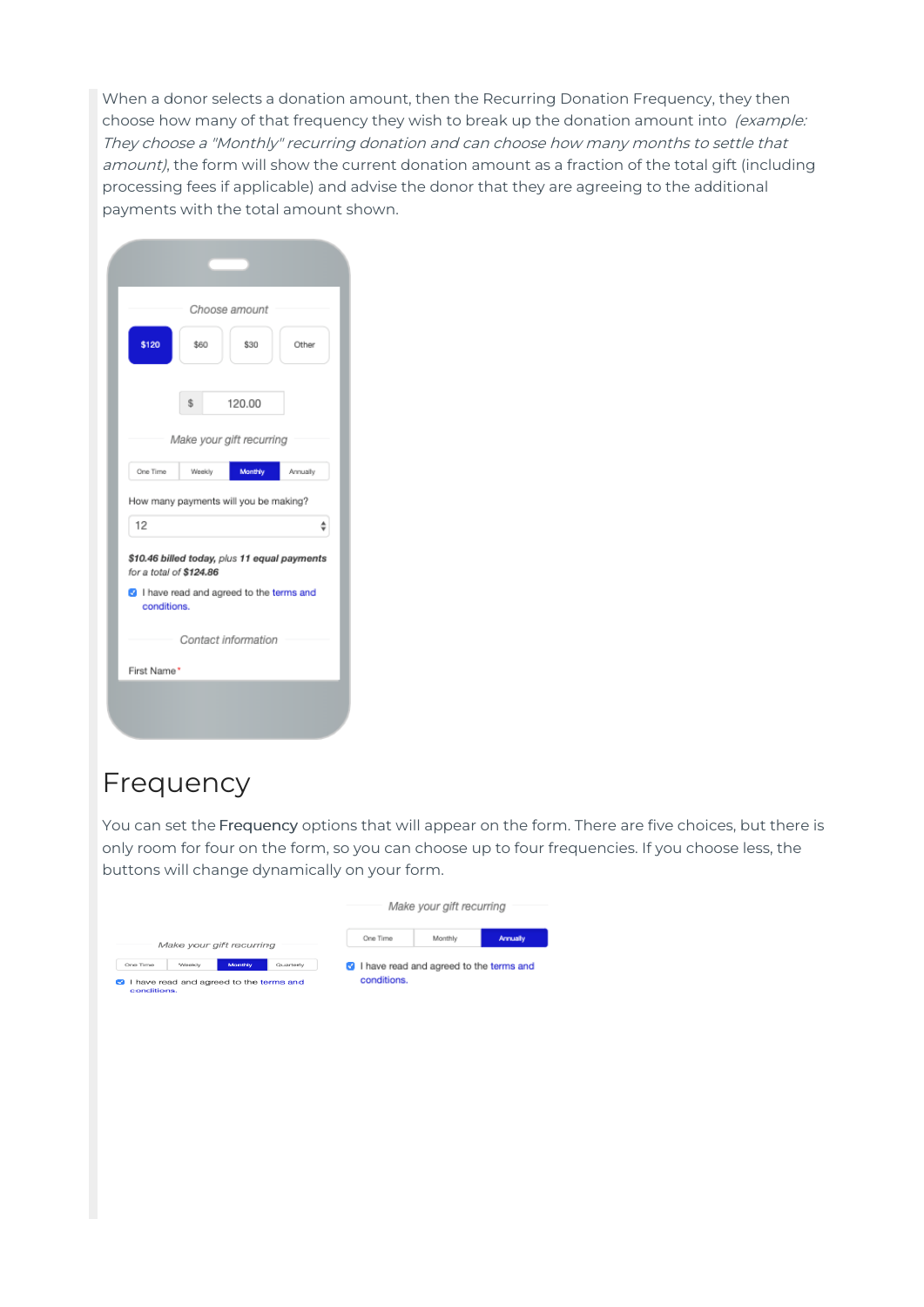| One Time          | Weekly | Monthly | Quarterly | Annually |
|-------------------|--------|---------|-----------|----------|
| Select up to 4    |        |         |           |          |
|                   |        |         |           |          |
|                   |        |         |           |          |
| Default Frequency |        |         |           |          |
| $\vee$ One Time   |        |         |           |          |
| Monthly           |        |         |           |          |

### Default Frequency

You can also set any of your selected frequencies to become the Default Frequency. Only selected Frequencies will be visible in the Default Frequency dropdown.

By selecting something other than "One Time" for the Default frequency provides the suggestion to your donors that you would like them to choose a recurring gift and gives them one less thing to select as they fill out the form.

In general, unless your campaign is focused and discussed recurring donations, it is better to leave the Default frequency as One Time.

### Encourage Recurring Donations

When you enable the Encourage Recurring Donations, your donors will be prompted when they submit their one-time donation to reconsider making it a recurring donation.

When you edit the Encourage Recurring Donations, you can personalize the message given to the donor and also the amount they will be prompted for, for their recurring donation (rounded to the nearest dollar).

Prompt when amount is less than: You can change the threshold amount from the default of \$500. This control helps you determine when the Encourage window will appear. When the donation is less than this amount, the prompt will appear. If the amount is at least this amount or more, they will not be prompted

Note: You are encouraged to change the message that will appear, but we generally recommend leaving the percentage at the 60% to start. As indicated in the Edit screen studies show that prompting donors to become recurrent donors for just that 60% of their original gift can increase the number of recurring donors by up to 64%.

Feel free, though to experiment with the value to find the best amount that fits your organization.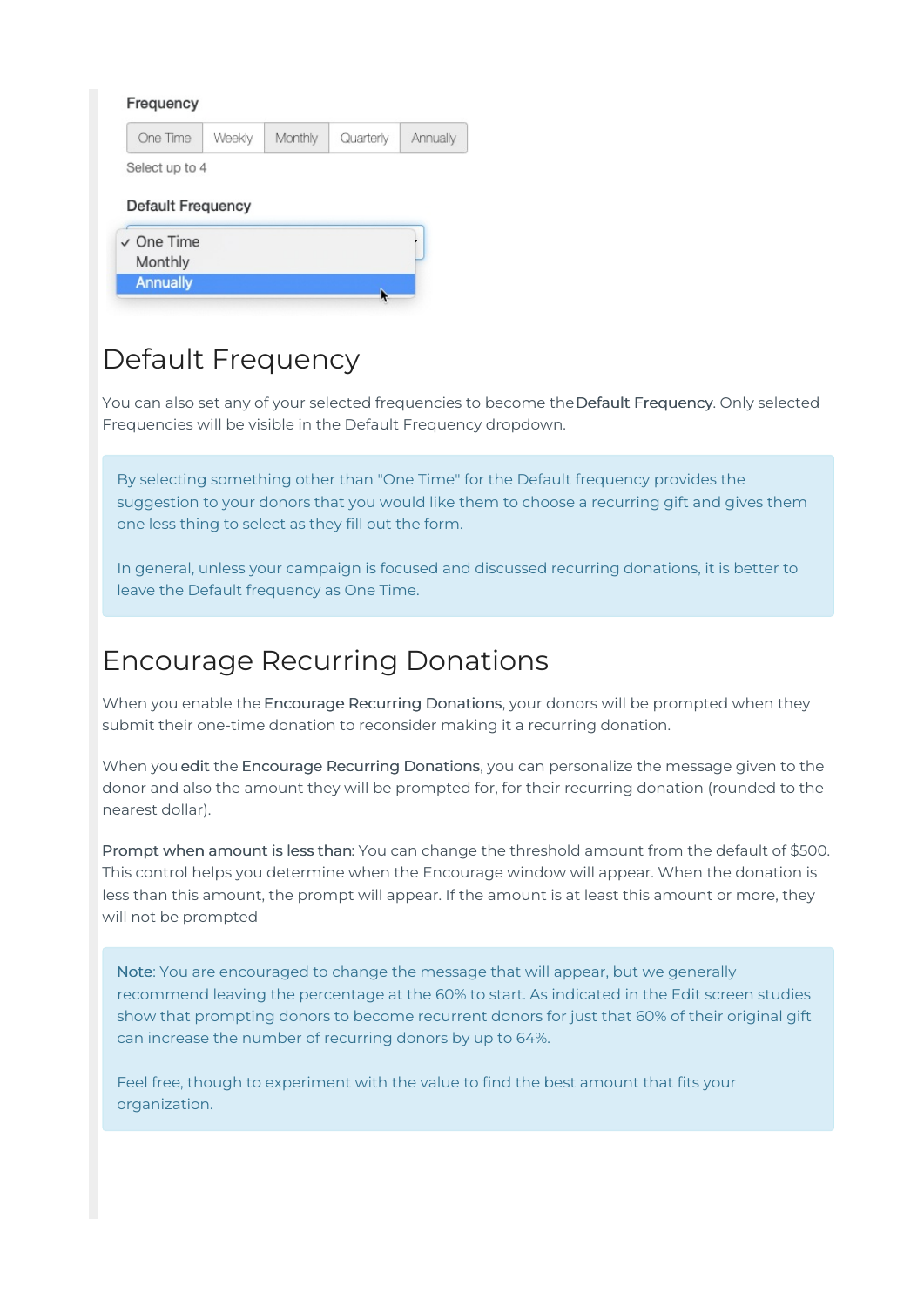#### **Edit - Encourage Recurring Donations**

Studies show that prompting donors to become recurrent donors for just 60% of their original gift can increase the number of recurring donors by up to 64%.

| Customize Message |                                                                                                                                                                                                                                                            |                                   |          |                 |                                     |
|-------------------|------------------------------------------------------------------------------------------------------------------------------------------------------------------------------------------------------------------------------------------------------------|-----------------------------------|----------|-----------------|-------------------------------------|
| 65<br>ster.       |                                                                                                                                                                                                                                                            | Helvetica Neue ▼ 11pt ▼ Formats ▼ |          | $B$ $I$ $U$ $S$ |                                     |
| ≕<br>품            | ≣.<br>⋷                                                                                                                                                                                                                                                    |                                   |          |                 |                                     |
| A                 | $\mathbb{A}^*$<br>胢                                                                                                                                                                                                                                        |                                   |          |                 |                                     |
|                   | Become a recurring donor today and join a group of exclusive people committed to<br>making a difference.<br>Recurring donors help ensure we have sufficient funding for new and ongoing<br>programs throughout the year. You can always cancel at anytime. |                                   |          |                 |                                     |
|                   |                                                                                                                                                                                                                                                            |                                   |          |                 |                                     |
|                   | Prompt when amount is less than                                                                                                                                                                                                                            |                                   |          | Characters: 240 |                                     |
| \$                | 500.0                                                                                                                                                                                                                                                      |                                   |          |                 |                                     |
| 0%                | Prompt donor for 60% of the original donation amount<br>20%                                                                                                                                                                                                | 40%                               | B<br>60% | 80%             | Words: 39<br>$\mathbb{R}^n$<br>100% |

Note: If you have a situation where you are using the security feature,Confirm before submitting described in the Form Submit section and Encourage Recurring Donations, and the donation amount would activate the Encourage Recurring Donations, then the Confirm before submitting feature will not activate, since a window requiring the supporter's input satisfies the security feature.

#### Receipts and Notifications

You will also want to review the Receipts and Notifications section, here. This section will give you control of what kind of alerts (Text or SMS and Email) that your recurring donors will receive.

#### Add Form Elements

If you wish to further personalize the section you canAdd Form Element, such as adding a text,